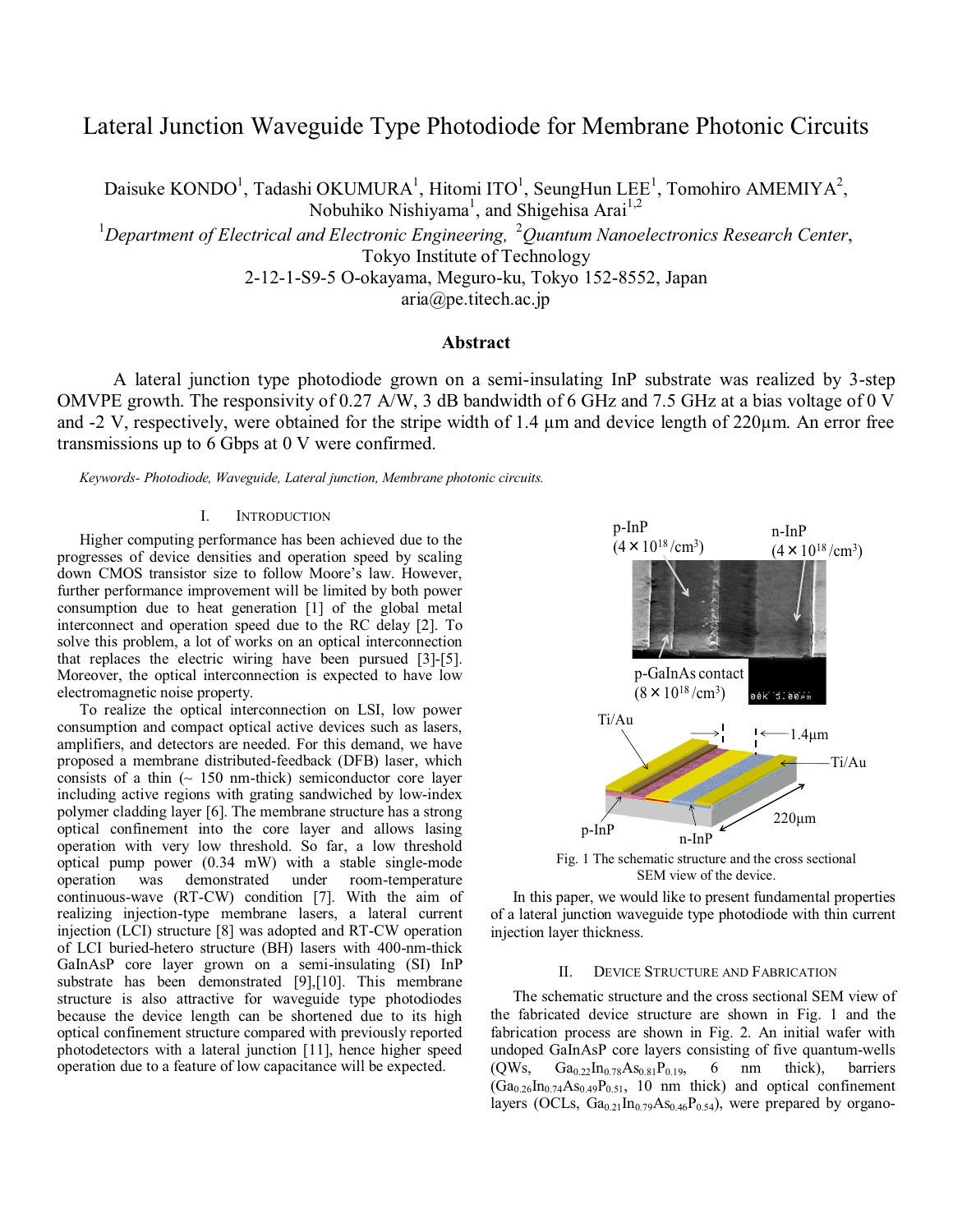

Fig. 2 Fabrication processes of the lateral junction

metallic vapor-phase-epitaxy (OMVPE) on an Fe-doped SI-InP substrate. The total GaInAsP layer thickness was 380 nm. Then, the lateral junction structure was fabricated by reactive-ionetching (RIE) and 2-step OMVPE selective area growth [12]. First, a mesa stripe structure with 7-µm-wide and 380-nm-high was formed with a  $SiO<sub>2</sub>$  mask. After removing plasma damaged sidewall by sulfuric acid based solution, n-InP ( $N_D = 4 \times 10^{18}$ ) /cm<sup>3</sup>) was selectively regrown at the side of the mesa as a cladding layer. Next, by etching the part of the wide mesa and the one side of the buried n-type layer in the similar way, narrow (1.4-µm-wide) stripes were formed. Then, p-InP ( $N_A = 4 \times 10^{18}$ ) /cm<sup>3</sup> ) cladding and p-GaInAs contact layers were regrown in a similar way. After that, the part of the GaInAs contact layer near the stripe edge was removed by sulfuric acid solution to reduce optical absorption. Finally, Ti/Au electrode was deposited on both the p-GaInAs contact and the n-InP sections with spacing of 16 µm.

#### III. EXPERIMENTAL RESULTS AND DISCUSSION

As cleaved device with the length and the stripe width of 220 µm and 1.4 µm, respectively, was used for measurements. The spectral response of the photocurrent was measured by using tunable lasers, which can be scanned from 1420 nm to 1620 nm,



waveguide type photodiode Fig. 4 Input light intensity dependence of photocurrent.

and a polarization controller to couple TE-polarized light as shown in Fig. 3. The input power coupled to the waveguide was estimated to be around 0.85 mW with consideration that the output power of 2 mW from lensed fiber and -3.7 dB coupling loss between the fiber to the device. Figure 4 shows input power dependence of photocurrent,  $I_{ph}$ , at a bias condition of 0 V, -1 V, and -2 V, where  $I_{ph}$  was obtained by subtracting the dark current from the total current. The dark current at -2 V was 660 nA which is not sufficiently low for the device size. From these values the responsivity of the device is estimated to be 0.27 A/W at the wavelength of 1550 nm, which is around 1/5 of typical GaInAs/InP photodiode [13], because the initial wafer was designed for 1.55 µm wavelength laser, hence the absorption coefficient at this wavelength is low as shown in Fig 3. Design modifications for photodiode, such as GaInAs bulk material as an absorption material instead of 1.55µm QWs or using antireflection coating, will be required for higher responsivity.

The frequency response of the device is shown in Fig 5. An electrical signal from a network analyzer was converted into a light signal with a network performance tester in which a LN modulator and a DFB laser were built, then the light signal was converted into an electrical signal with the lateral junction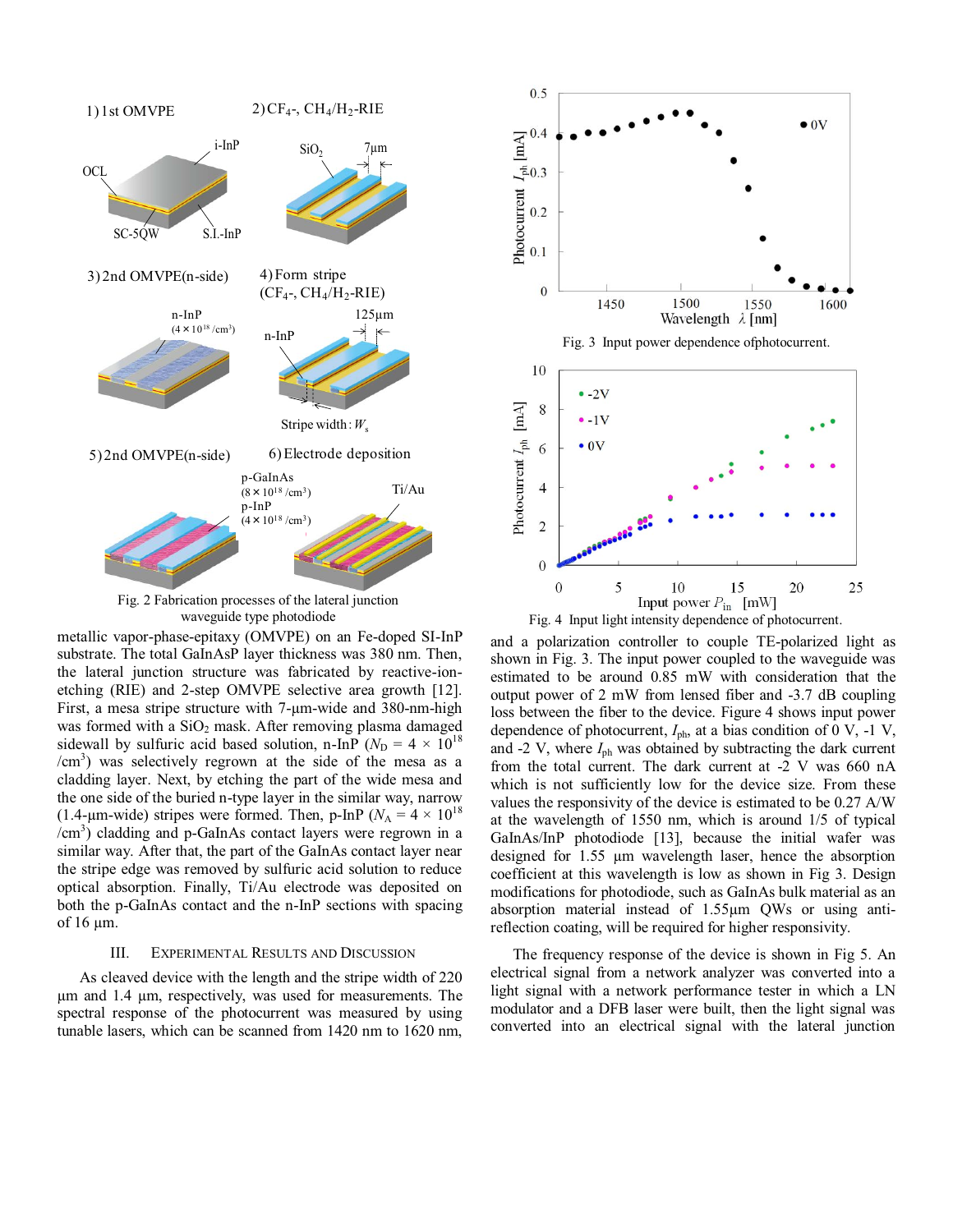

Fig. 5 Frequency response of the waveguide type lateral junction photodiode at bias voltages of 0 and -2 V.



Fig. 6 Frequency response of 1 µm wide waveguide device in terms of RC limitation.

photodiode. The signal calibration of  $S_{21}$  characteristics of the network analyzer has been done under the consideration of electrical cable characteristics. Current-voltage conversion was just done by internal 50-ohm impedance in the network analyzer. The low response at low frequency side  $(< 1$  GHz) might be due to the impedance mismatching between the device and submount. The 3dB bandwidth was observed to be 6 GHz at non-bias condition and 7.5 GHz at the bias condition of -2 V when it was measured from the peak response. The speed of the device was limited by the transit time of holes in the GaInAsP OCL or by RC time constant because of relatively long distance between electrodes and thin (380 nm) carrier transport channel.

Figure 6 shows the calculated frequency response for several device lengths limited by only the RC time constant. The intrinsic response is modeled as a current source in parallel with a junction capacitor and resistance derived from leakage current. The diode series resistance, parasitic capacitances in the substrate and metal [14], and load resistance form the external circuit. From this calculation, more than 40 GHz bandwidth is expected even for the device length longer than 500 μm. On the other hand, the



Fig. 7 Bandwidth calculated from carrier transit time under applied electric field..

bandwidth dependence on the applied electric field limited by the transit time of holes is shown in Fig. 7. Though the bandwidth can be increased by applying voltage, the carrier velocity is saturated at a point. The dashed lines show the bandwidth limitation of each waveguide width defined by the saturation velocity. In this calculation, the saturation velocity of holes in GaInAs was assumed to be  $6.0 \times 10^6$  cm/s [15]. To obtain higher speed operations, one simple solution is narrowing waveguide width less than 500 nm [16]. Another solution is applying the Uni-Traveling-Carrier (UTC) structure which uses only electrons as its active carriers [17].

Figure 8 shows bit error rate (BER) measurement results and eye diagrams at 6 and 10 Gbps. Clear eye opening was obtained up to 10 Gbps when biased with -2 V. The pseudo random bit sequence (PRBS) non-return-to-zero (NRZ) signal with the word length of  $2^{31}$ -1 from a pulse pattern generator was converted into light signals with the performance tester and input to the photodiode, then electrical signal from the device was measured by the error detector. The horizontal axis contained the coupling loss of 3.7 dB and the loss in measurement system of -4 dB, respectively. Error free back-to-back transmissions were obtained from 1 Gbps to 6 Gbps at non-bias condition. However, the averaged received power for this measurement was so high due to its poor responsivity which can be improved by adopting an appropriate design of the device.

## IV. CONCLUSION

As a candidate for membrane photonic circuits, waveguide type lateral junction photodiode with considerably thin layer was realized on a SI-InP substrate. The responsivity of 0.27 A/W, 3dB bandwidth of 6 GHz at 0 V and 7.5 GHz at -2 V, and an error free detection up to 6 Gbps at 0 V were obtained for the stripe width of 1.4 µm and the device length of 220 µm. Further